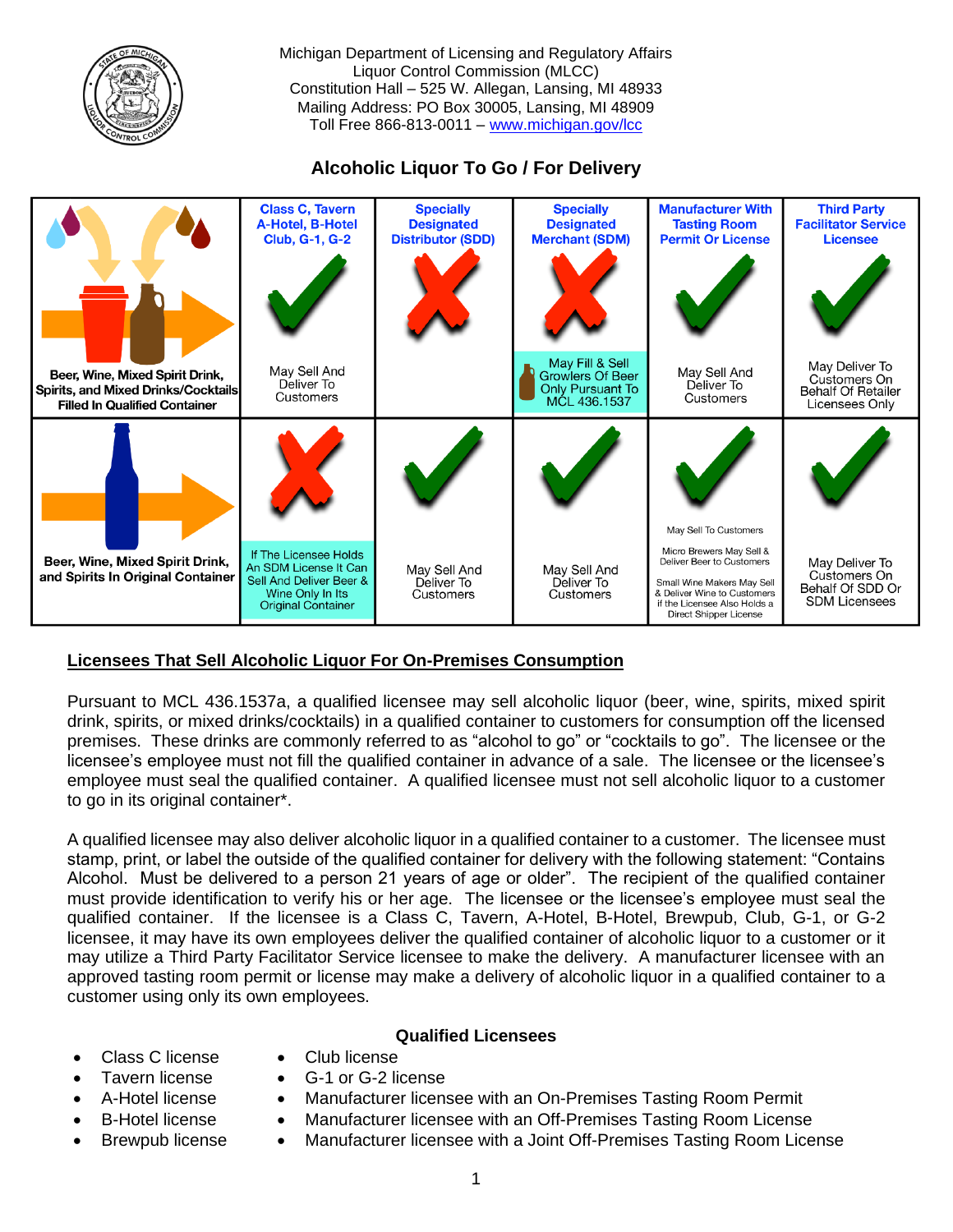A qualified container is a clean, sealable container that has a liquid capacity of one (1) gallon or less. After the container is filled it must be sealed with a device or material that is used to fully close off the container securely. The container can have no perforations or straw holes.

*\*Manufacturers with approved tasting room permits or licenses may sell alcoholic liquor that they manufactured to a customer to go in its original, unopened container. An on-premises retailer licensee that also holds a Specially Designated Merchant (SDM) license may sell beer and wine in original, unopened container to a customer to go.*

### **Licensees That Sell Alcoholic Liquor For Off-Premises Consumption**

The following license types may sell alcoholic liquor (beer, wine, mixed spirit drink, or spirits) in original, unopened containers to customers for consumption off the premises:

- Specially Designated Distributor license
- Specially Designated Merchant license
- Any combination of manufacturer licenses with On-Premises Tasting Room Permit:
	- Micro Brewer license
	- Brewer license
	- Small Wine Maker license
	- Wine Maker license
	- **•** Small Distiller license
	- Distiller/Manufacturer of Spirits license
	- Mixed Spirit Drink Manufacturer license
- Off-Premises Tasting Room license
- Joint Off-Premises Tasting Room license

Specially Designated Merchant (SDM) licensees that are "qualified retailers" (see below) may deliver beer, wine, and mixed spirit drink products in original, unopened containers to customers at their homes or designated locations in compliance with MCL 436.1203(12):

- The beer or wine is delivered by the SDM licensee's own employees.
- The SDM licensee or its employee who delivers the beer, wine, or mixed spirit drink products verifies that the individual accepting delivery is at least 21 years of age.
- If the SDM licensee or its employee intends to provide service to consumers, the SDM licensee or its employee providing the service has received alcohol server training through a server training program approved by the Commission.

Specially Designated Distributor (SDD) licensees that are "qualified retailers" (see below) may deliver spirits products in original, unopened containers to customers at their homes or designated locations in compliance with MCL 436.1203(14):

- The spirits are delivered by the retailer's own employees.
- The SDD or its employee who delivers the spirits products verifies that the individual accepting delivery is at least 21 years of age.
- If the SDD or its employee intends to provide service to consumers, the retailer or its employee providing the service has received alcohol server training through a server training program approved by the Commission.

A qualified retailer must meet the requirements of MCL 436.1203(25)(n):

• The retailer must have a physical licensed premises that is open to the general public for face-to-face sales transactions of alcoholic liquor, packaged food, and other products to consumers. To be considered "open to the general public," a retailer must regularly permit potential customers to enter the premises to shop and make purchases, consistent with the common definitions of "open" and "general public."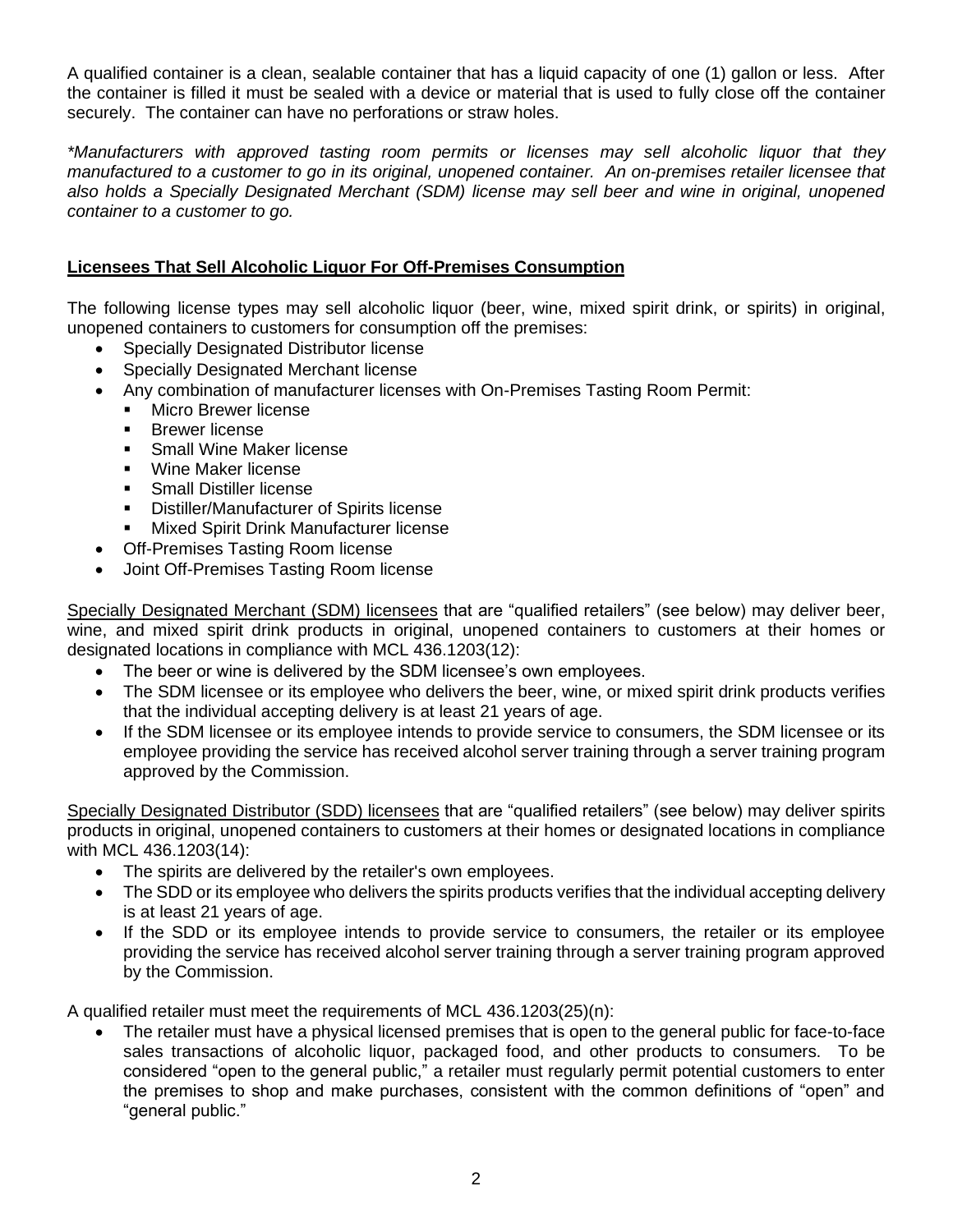- At least 25% of the retailer's annual gross sales of alcoholic liquor must be from face-to-face sales transactions with consumers on the licensed premises unless the retailer's physical licensed premises is less than 15,000 square feet in total.
- The retailer must hold a retail food establishment license or extended retail food establishment license for the licensed premises.

Furthermore, an applicant for a license must demonstrate that the proposed licensed premises is comprised of an adequate physical plant appropriate for the type and size of the proposed licensed business and that the location of the proposed licensed business will adequately service the public pursuant to R 436.1105(1)(c)- (d).

Businesses with Brewpub and Micro Brewer licenses may deliver beer they manufacture to customers at their homes or designated locations in compliance with MCL 436.1203(12):

- The beer is delivered by the Brewpub's or Micro Brewer's own employees.
- The Brewpub or Micro Brewer or its employee who delivers the beer verifies that the individual accepting delivery is at least 21 years of age.
- If the Brewpub or Micro Brewer or its employee intends to provide service to consumers, the Brewpub or Micro Brewer or its employee providing the service has received alcohol server training through a server training program approved by the Commission.

A Wine Maker or Small Wine Maker licensee that holds a Direct Shipper license may deliver wine in an original, unopened container to customers at their home if the licensee complies with the conditions for Direct Shipper licenses in MCL 436.1203.

Third Party Facilitator Service licensees may deliver beer, wine, mixed spirit drink, or spirits products in original, unopened containers on behalf of SDD and SDM licensees to customers at their homes or designated locations in compliance with MCL 436.1203(15) and (16):

- If the Third Party Facilitator Service licensees delivers beer, wine, or spirits, the third party facilitator service verifies that the individual accepting the delivery of the beer, wine, or spirits is at least 21 years of age.
- The retailer or consumer pays the fees associated with deliveries.
- The Third Party Facilitator Service licensees offers services for all brands available at the SDD or SDM licensed location.

# **Off-Premises Retailers Shipping Alcoholic Liquor By Common Carrier**

A Specially Designated Merchant (SDM) licensee located in Michigan may use a common carrier to ship beer, wine, and mixed spirit drink directly to a consumer in Michigan. A Specially Designated Distributor (SDD) licensee located in Michigan may use a common carrier to spirits directly to a consumer in Michigan. The SDM or SDD licensee must be a qualified retailer to ship beer, wine, mixed spirit drink, or spirits to customers. To be a qualified retailer the licensee must comply with the following requirements in MCL 436.1203(25)(n):

- The retailer must have a physical licensed premises that is open to the general public for face-to-face sales transactions of alcoholic liquor, packaged food, and other products to consumers. To be considered "open to the general public," a retailer must regularly permit potential customers to enter the premises to shop and make purchases, consistent with the common definitions of "open" and "general public."
- At least 25% of the retailer's annual gross sales of alcoholic liquor must be from face-to-face sales transactions with consumers on the licensed premises unless the retailer's physical licensed premises is less than 15,000 square feet in total.
- The retailer must hold a retail food establishment license or extended retail food establishment license for the licensed premises.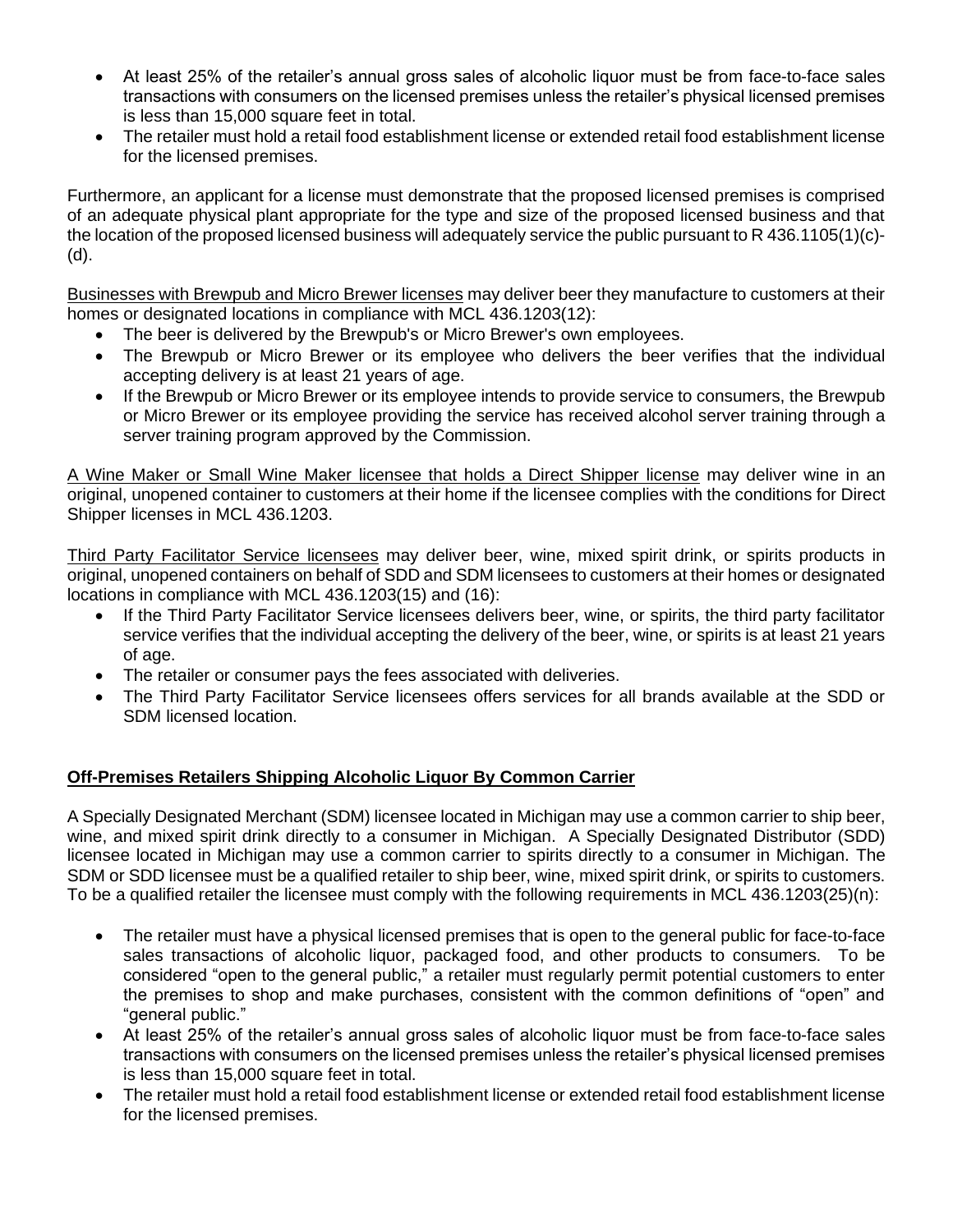A qualified retailer that holds a SDM or SDD licensee must comply with all of the following requirements if it chooses to ship beer, wine, mixed spirit drink, or spirits through a common carrier:

- Pay any applicable taxes to the Commission and to the Michigan Department of Treasury, as directed by the Department of Treasury. The licensee shall furnish an affidavit to the Department of Treasury to verify payment, if requested.
- Comply with all Michigan laws, including, but not limited, the prohibition on sales to minors.
- Verify the age of the individual placing the order by obtaining from him or her a copy of a photo identification issued by Michigan, another state, or the federal government or by using an identification verification service. The person receiving and accepting the order on behalf of the SDM or SDD licensee shall record the name, address, date of birth, and telephone number of the individual placing the order on the order form or other verifiable record of a type and generated in a manner approved by the Commission and provide a duplicate to the Commission.
- On request of the Commission, make available to the Commission any document used to verify the age of the individual ordering or receiving the beer, wine, or mixed spirit drink product from the retailer.
- Stamp, print, or label on the outside of the shipping container that the package "Contains Alcohol. Must be delivered to a person 21 years of age or older". The recipient at the time of the delivery shall provide identification verifying his or her age and sign for the delivery.
- Place a label on the top panel of the shipping container containing the name and address of the individual placing the order and the name of the designated recipient if different from the name of the individual placing the order.
- If the licensee has been issued licenses at more than 2 locations, the shipment of the beer, wine, or mixed spirit drink must be fulfilled from the location nearest to the consumer unless that location does not have the beer, wine, or mixed spirit drink ordered in stock.

A Specially Designated Merchant or Specially Designated Distributor licensee that complies with the provisions listed above may ship beer, wine, mixed spirit drink, or spirits products directly to a consumer through a common carrier without obtaining any additional approval from the Commission.

#### **Specially Designated Merchant Licensees Filing Growlers**

Pursuant to MCL 436.1537(6) and (8), a Specially Designated Merchant (SDM) licensee may fill growlers of beer. The SDM licensee must comply with the requirements for food service establishments under the Food Law of 2000, pursuant to MCL 436.1537(6)(a). Pursuant to MCL 436.1537(8)(b), a growler container that can be filled by an SDM licensee may be any clean, refillable, resealable container that is exclusively intended, and used only, for the sale of beer for consumption off the premises. The capacity of the growler container cannot exceed 1 gallon.

Filling of growlers by SDM licensees must comply with the following requirements:

- 1. The licensee shall not fill a growler in advance of the sale.
- 2. The licensee shall only fill growlers from another container that has a capacity of 5 gallons or more.
- 3. The beer to be filled must have a registration number from the Commission pursuant to administrative rule R 436.1611(1)(d).
- 4. The growler is sealed and a label is affixed that includes the brand name of the beer, the class of beer, net contents of the container, and the name of the retailer filling the growler. The "class" is, generally speaking, a term like "ale", "malt liquor", "lager", etc. These are designations from the Federal Alcohol and Tobacco Tax and Trade Bureau (TTB) and can be found in the TTB Beverage Alcohol Manual for labeling malt beverages: [https://www.ttb.gov/beer/bam.shtml.](https://www.ttb.gov/beer/bam.shtml)